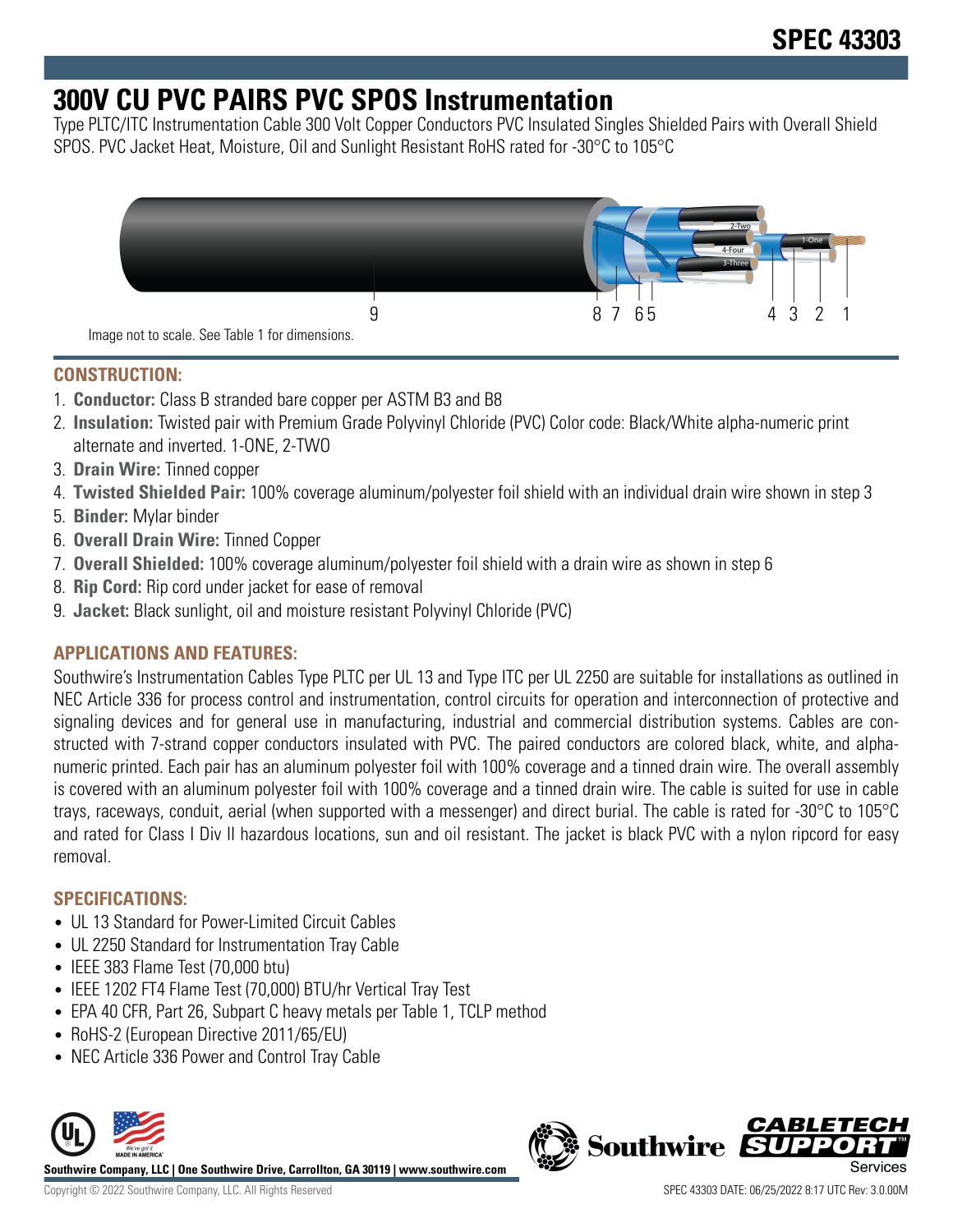#### **SAMPLE PRINT LEGEND:**

SOUTHWIRE® XX AWG XX SHIELDED PAIRS PVC/PVC TYPE PLTC/ITC E220129 (UL) 105°C SUN AND OIL RES FT4/IEEE 1202 SEQUENTIAL MARKING

#### **Table 1 – Weights and Measurements**

| <b>Stock</b><br>Number | Cond. Size    | Number of<br>Pairs | Insul.<br><b>Thickness</b> | <b>Jacket</b><br><b>Thickness</b> | Approx.<br>ÒD | Approx.<br>Weight | Min Bending<br>Radius | DC Resistance @ 25°<br>C |
|------------------------|---------------|--------------------|----------------------------|-----------------------------------|---------------|-------------------|-----------------------|--------------------------|
|                        | AWG/<br>Kcmil | pair               | mil                        | mil                               | inch          | lb/1000ft         | inch                  | $\Omega/1000$ ft         |
| TBA                    | 18            |                    | 15                         | 52                                | 0.27          | 46                | 1.08                  | 6.66                     |
| 558412                 | 18            | $\overline{2}$     | 15                         | 52                                | 0.401         | 83                | 1.6                   | 6.66                     |
| 558414                 | 18            | 4                  | 15                         | 65                                | 0.49          | 139               | 1.96                  | 6.66                     |
| 591453                 | 18            | 8                  | 15                         | 65                                | 0.605         | 229               | 2.42                  | 6.66                     |
| <b>TBA</b>             | 18            | 12                 | 15                         | 75                                | 0.722         | 333               | 2.89                  | 6.66                     |
| TBA                    | 18            | 24                 | 15                         | 85                                | 0.955         | 601               | 3.82                  | 6.66                     |
| <b>TBA</b>             | 18            | 36                 | 15                         | 85                                | 1.082         | 851               | 4.33                  | 6.66                     |
| 596818                 | 16            | $\overline{2}$     | 15                         | 52                                | 0.443         | 106               | 1.77                  | 4.18                     |
| 558408                 | 16            | $\overline{4}$     | 15                         | 65                                | 0.539         | 182               | 2.16                  | 4.18                     |
| TBA                    | 16            | 8                  | 15                         | 75                                | 0.69          | 323               | 2.76                  | 4.18                     |
| 566925                 | 16            | 12                 | 15                         | 75                                | 0.799         | 450               | 3.2                   | 4.18                     |
| 566926                 | 16            | 24                 | 15                         | 85                                | 1.154         | 833               | 5.77                  | 4.18                     |
| TBA                    | 16            | 36                 | 15                         | 85                                | 1.499         | 1167              | 7.5                   | 4.18                     |

All dimensions are nominal and subject to normal manufacturing tolerances

◊ Cable marked with this symbol is a standard stock item

#### **Table 2 – Weights and Measurements (Metric)**

| <b>Stock</b><br><b>Number</b> | Cond. Size    | Number of<br><b>Pairs</b> | Insul.<br><b>Thickness</b> | Jacket<br><b>Thickness</b> | Approx.<br>OD | Approx.<br>Weight | Min Bending<br>Radius | DC Resistance $@25°$<br>C |
|-------------------------------|---------------|---------------------------|----------------------------|----------------------------|---------------|-------------------|-----------------------|---------------------------|
|                               | AWG/<br>Kcmil | pair                      | mm                         | mm                         | mm            | lb/km             | mm                    | $\Omega$ /km              |
| TBA                           | 18            |                           | 0.38                       | 1.32                       | 6.86          | 68                | 27.43                 | 21.85                     |
| 558412                        | 18            | $\overline{2}$            | 0.38                       | 1.32                       | 10.19         | 124               | 40.64                 | 21.85                     |
| 558414                        | 18            | $\overline{4}$            | 0.38                       | 1.65                       | 12.45         | 207               | 49.78                 | 21.85                     |
| 591453                        | 18            | 8                         | 0.38                       | 1.65                       | 15.37         | 341               | 61.47                 | 21.85                     |
| TBA                           | 18            | 12                        | 0.38                       | 1.91                       | 18.34         | 496               | 73.41                 | 21.85                     |
| TBA                           | 18            | 24                        | 0.38                       | 2.16                       | 24.26         | 894               | 97.03                 | 21.85                     |
| <b>TBA</b>                    | 18            | 36                        | 0.38                       | 2.16                       | 27.48         | 1266              | 109.98                | 21.85                     |
| 596818                        | 16            | 2                         | 0.38                       | 1.32                       | 11.25         | 158               | 44.96                 | 13.71                     |
| 558408                        | 16            | 4                         | 0.38                       | 1.65                       | 13.69         | 271               | 54.86                 | 13.71                     |
| TBA                           | 16            | 8                         | 0.38                       | 1.91                       | 17.53         | 481               | 70.10                 | 13.71                     |
| 566925                        | 16            | 12                        | 0.38                       | 1.91                       | 20.29         | 670               | 81.28                 | 13.71                     |
| 566926                        | 16            | 24                        | 0.38                       | 2.16                       | 29.31         | 1240              | 146.56                | 13.71                     |
| TBA                           | 16            | 36                        | 0.38                       | 2.16                       | 38.07         | 1737              | 190.50                | 13.71                     |